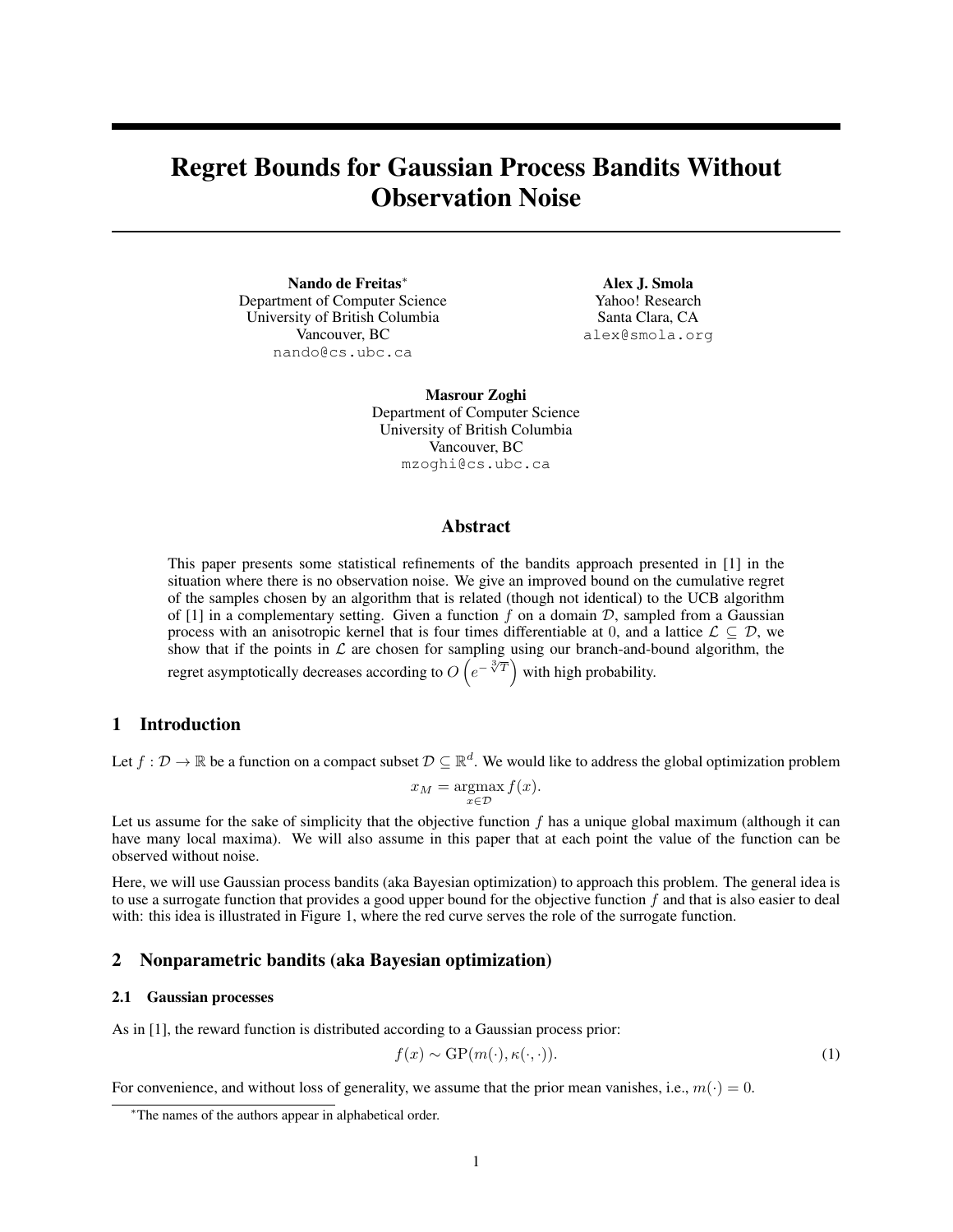There are many possible choices for the covariance kernel, e.g., we could use a linear kernel and recover the linear case. Since we assume a non-linear reward model, one of the obvious choices is an anisotropic kernel  $\kappa$  with a vector of automatic relevance determination (ARD) hyperparameters  $\boldsymbol{\theta}$  (cf. [2], §4.2.1):

$$
\kappa(x_i, x_j) = \widetilde{\kappa} \left( -(x_i - x_j)^{\top} \mathbf{D}(x_i - x_j) \right) \tag{2}
$$

where  $\tilde{\kappa}$  is an isotropic kernel and  $\mathbf{D} = \text{diag}(\theta^2)$  is a diagonal matrix with entries  $\theta^2$  along the diagonal and zeros elsewhere. Our results annly to the case when  $\tilde{\kappa}$  is either the squared exponentia elsewhere. Our results apply to the case when  $\tilde{\kappa}$  is either the squared exponential or the Matern kernel with parameter  $\nu > 2$ . In this paper, we assume that the hyperparameters are fixed and known in advance.

We can sample the GP at t points by choosing points  $x_{1:t} := \{x_1, \ldots, x_t\}$  and sampling the values of the function at these points to produce the values  $f_{1:t} = [f(x_1) \cdots f(x_t)]^T$ . The function values are distributed according to a multivariate Gaussian distribution  $\mathcal{N}(0, \mathbf{K})$ , with covariance entries  $\kappa(x_i, x_j)$ . Assume that we already have the observations, say recorded data, and that we want to use Bayesian optimization to decide what action  $x_{t+1}$  should be considered next. Let us denote the value of the function at this arbitrary point as  $f_{t+1}$ . Then, by the properties of GPs,  $f_{1:t}$  and  $f_{t+1}$  are jointly Gaussian:

$$
\begin{bmatrix} \mathbf{f}_{1:t} \\ f_{t+1} \end{bmatrix} \sim \mathcal{N}\left(\mathbf{0}, \begin{bmatrix} \mathbf{K} & \mathbf{k}^{\top} \\ \mathbf{k} & \kappa(x_{t+1}, x_{t+1}) \end{bmatrix}\right),
$$

where  $\mathbf{k} = [\kappa(x_{t+1}, x_1) \cdots \kappa(x_{t+1}, x_t)]^\top$ . Using the Schur complement, one arrives at an expression for the posterior predictive distribution:

$$
P(f_{t+1}|\mathbf{x}_{1:t+1}, \mathbf{f}_{1:t}) = \mathcal{N}(\mu_t(x_{t+1}), \sigma_t^2(x_{t+1})),
$$

where

$$
\mu_t(x_{t+1}) = \mathbf{k}^\top \mathbf{K}^{-1} \mathbf{f}_{1:t}, \text{ where } \mathbf{f}_{1:t} = [f(x_1) \cdots f(x_t)]^\top
$$
  
\n
$$
\sigma_t^2(x_{t+1}) = \kappa(x_{t+1}, x_{t+1}) - \mathbf{k}^\top \mathbf{K}^{-1} \mathbf{k}.
$$
 (P)

## 2.2 Bayesian optimization

Here, we will make more precise the ideas summarized in Section 1 in the context of a Gaussian Process prior. When it is assumed that our objective function  $f$  is sampled from a GP, then one can use a combination of the posterior



Figure 1: *An example of the branch and bound algorithm being applied to a function, and the shrinking of the search space: the algorithm does not have to sample in the shaded region anymore. As shown in the figure, the shaded region consist of the points* x*, for which* <sup>µ</sup>(x) + <sup>√</sup> β<sup>T</sup> σ(x) < f(x+)*, where* x+ *is the best sampled point so far. Moreover, Note that the UCB surrogate function (the red curve) bounds the objective function (the black curve) from above.*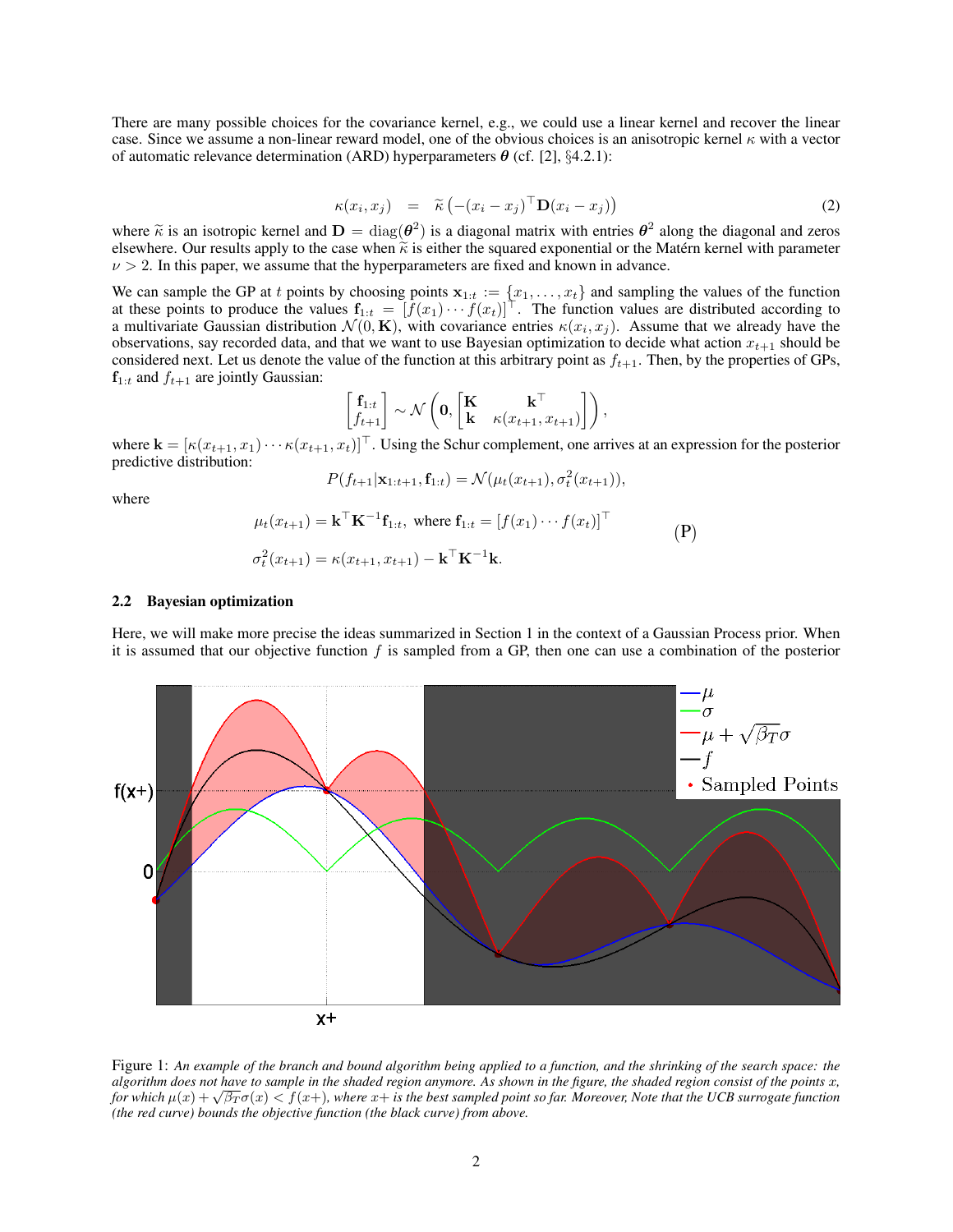predictive mean and variance given by equations (P) above to propose surrogate functions. The combination that we will utilize in this paper is the Upper Confidence Bound (UCB) given by the expression

$$
\mu_T(x) + B_T \sigma_T(x),
$$

where  ${B_T}_{T=1}^{\infty}$  is a sequence of numbers that will be specified by the algorithm. The other choices are Probability of Improvement, Expected Improvement and Thompson sampling, for a description of which the reader is referred to [3], [4] and [5].

#### 2.3 Our algorithm

The precise algorithm with which we work is given in Algorithm 1, the main idea of which is to tighten the bound on f given by the UCB surrogate function by sampling the search space more and more densely and shrinking the search space as more and more of the UCB surrogate function is "submerged" under the maximum observed value of the objective function, as depicted in Figure 1.

Let us point out here that the purpose of this algorithm is not to be of practical use in applications, but rather to provide a worst case scenario as far as performance is concerned given how manifestly wasteful it is when it comes to choosing the samples.

## Algorithm 1 Branch and Bound

Given a compact subset  $\mathcal{D} \subseteq \mathbb{R}^d$ , a discrete lattice  $\mathcal{L} \subseteq \mathcal{D}$  and a function  $f : \mathcal{D} \to \mathbb{R}$ , we execute the following algorithm:

 $R \leftarrow \mathcal{D}$  $\delta \leftarrow 1$ repeat Sample Twice as Densely:

 $\bullet \delta \leftarrow \frac{\delta}{\delta}$ 

2 • Sample f at enough points in L so that every point in R is contained in a simplex of size  $\delta$ Shrink the Relevant Region:

• Set

$$
\widetilde{\mathcal{R}} := \left\{ x \in \mathcal{R} \middle| \mu_T(x) + \sqrt{\beta_T} \sigma_T(x) > \max_{t=1,\dots,T-1} f(x_t) \right\},\
$$

where T is the number points sampled so far and  $\beta_T = 4 \ln \left( \frac{|L|T}{\alpha} \right)$  $\frac{\mathcal{L}|T}{\alpha}$  for a given  $\alpha > 0$ .

• Solve the following constrained optimization problem:

$$
(x_1^*, x_2^*) = \underset{(x_1, x_2) \in \widetilde{\mathcal{R}} \times \widetilde{\mathcal{R}}}{\text{argmax}} ||x_1 - x_2||
$$

•  $\mathcal{R} \leftarrow B(x_1^*, \|x_1^* - x_2^*\|) \cap B(x_2^*, \|x_1^* - x_2^*\|)$ , where  $B(p, r)$  is the ball of radius r centred around p. until  $\mathcal{R} \cap \mathcal{L} = \emptyset$ 

The idea of this algorithm was drawn from an observation made in [1] pointing out that the optimum point cannot lie outside our relevant set  $\mathcal{R}$ .

## 3 Analysis

Let us recall that  $D \subseteq \mathbb{R}^d$  is assumed to be a non-empty compact subset and f a sample from the Gaussian Process GP  $(0, \kappa(\cdot, \cdot))$  on D. Moreover, in what follows we will use the notation  $x_M := \argmax_D f$ . Also, by convention, for any set S, we will denote its interior by  $S^{\circ}$  and its boundary by  $\partial S$ .

Definition 1 *Given the above setup, the* regret *function is defined to be*

$$
r(x) = \max_{\mathcal{D}} f - f(x).
$$

Proposition 2 *The following holds true:*